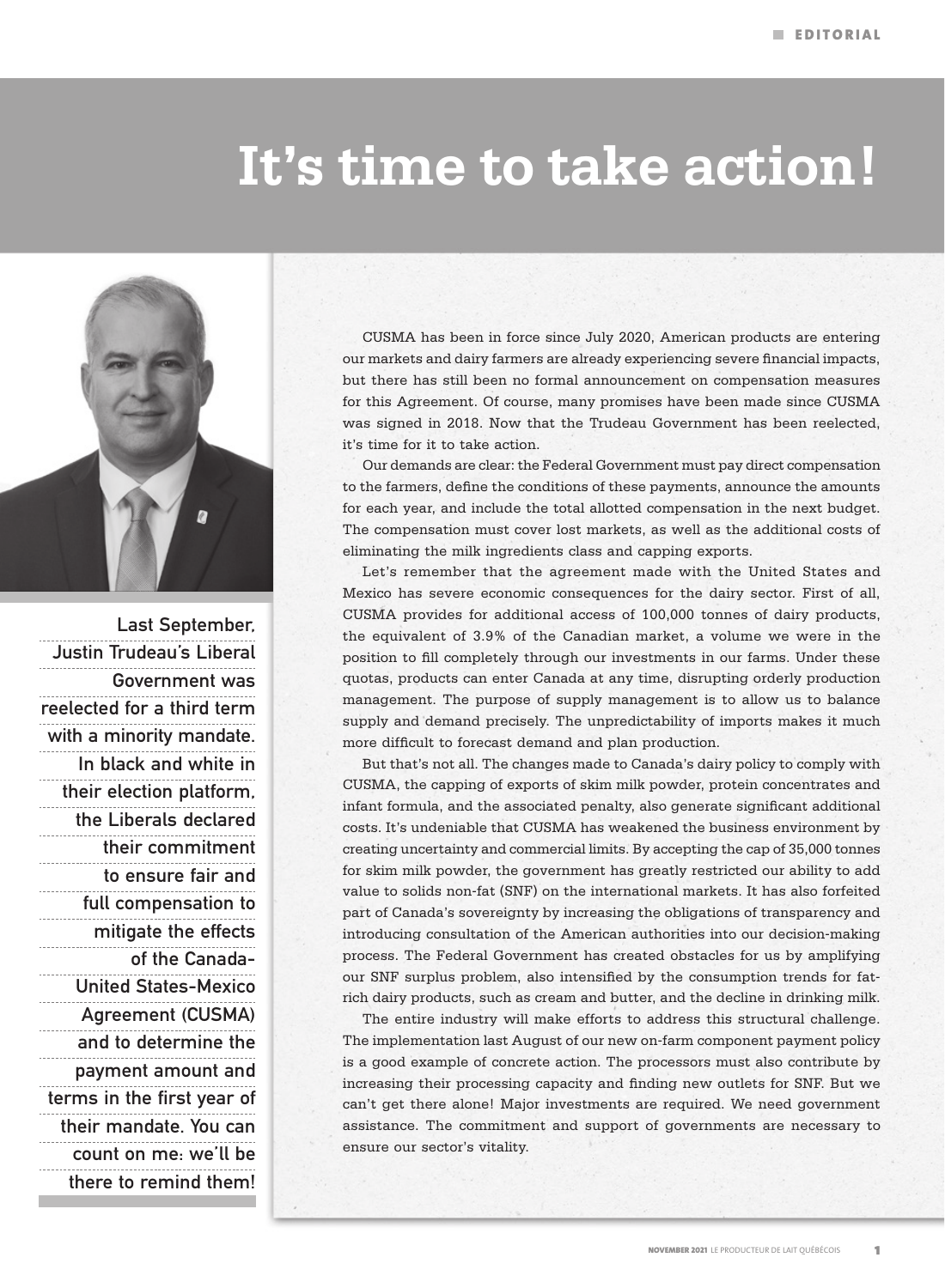Many promises of compensation have been made since CUSMA was signed in 2018. Now that the Trudeau Government has been reelected, it's time for it to take action.

This is especially true given that CUSMA's negative impacts aren't the only problems facing producers. There are the consequences of the COVID-19 crisis, the soaring increase in production costs, the instability of milk prices linked to declining world prices, and the other two trade agreements in force, the Canada-European Union Comprehensive Economic and Trade Agreement (CETA), and the Comprehensive and Progressive Agreement for Trans-Pacific Partnership (CPTPP), which represent \$450 million in perpetual average annual losses of farm gate sales. Yes, the compensation program announced by the government for these two Agreements can absorb a portion of the losses, but it won't restore the market growth we were in a position to fully supply.

Decisions made by the governments over the past few decades have gradually weakened our agricultural model and our production sector. The uncertainty and economic shocks we are experiencing can be attributed to a series of government decisions detrimental to dairy farmers. Our porous borders have caused serious impacts for dairy farmers, through bypassing of border controls for imports of protein concentrates, diafiltered milk and butter oil, to name only a few. So have the market accesses conceded in the WTO agreements and in the three bilateral agreements.

We need stability. We also need a government committed to protecting and maintaining supply management. The government must keep its promise to make no further concessions in any other free trade agreements. This system is effective for our businesses, for Canadian consumers and also for regional economies. Investments and compensation payments are spent locally and benefit our economy and our food autonomy. It should be kept in mind that the dairy industry provides thousands of jobs and millions of dollars in economic spin-offs. The Federal Government has sacrificed our industry too often in recent years. It is now time for it to move from talk to action by giving us the tools we need to ensure our sustainability.

DANIEL GOBEIL Chairman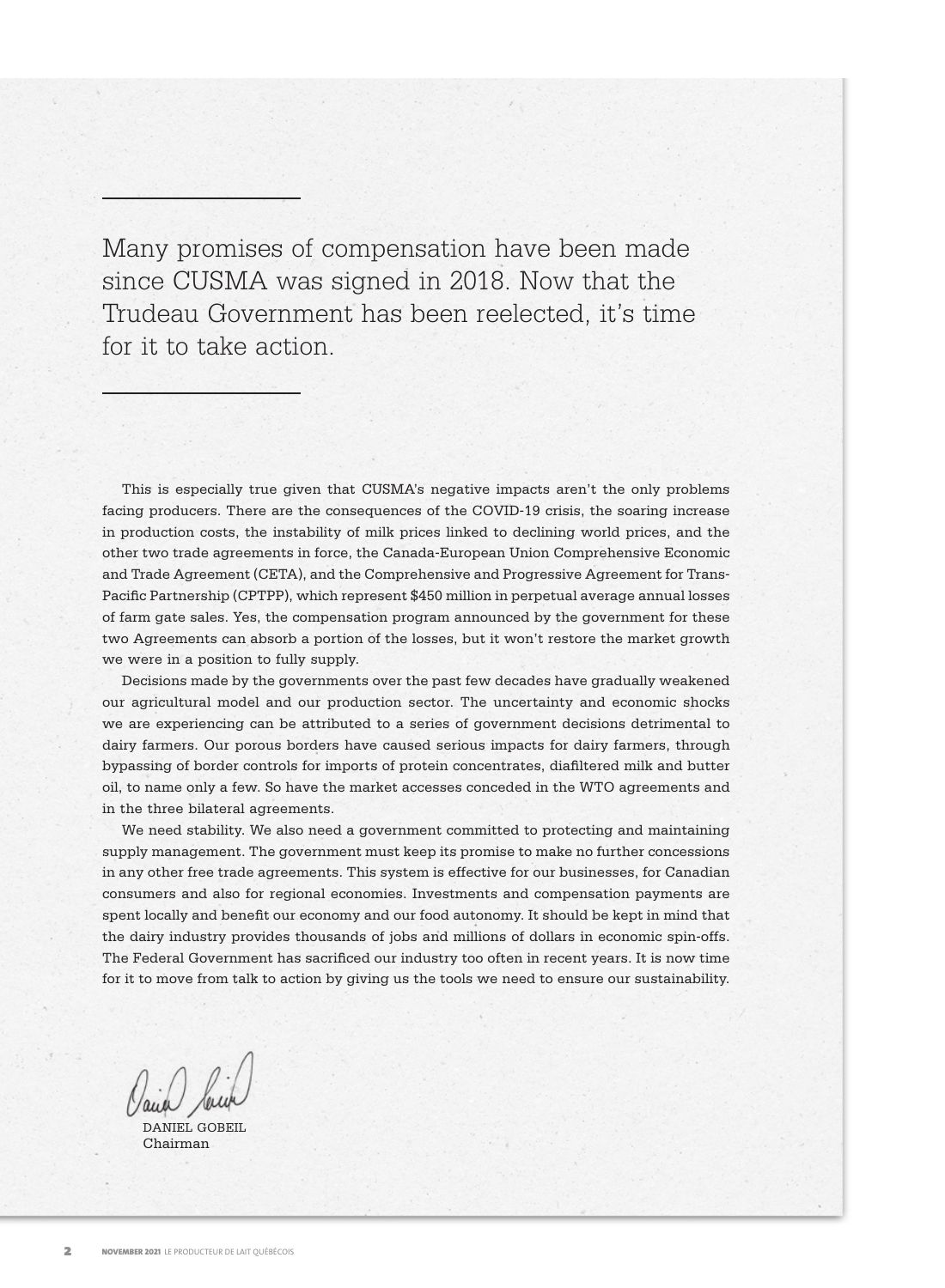# **The hidden face of hypocalcemia**

 $\blacksquare$  Producers are familiar with clinical hypocalcemia, also known as milk fever, since it is easily detectable. However, there is also a subclinical form in which animals show no visible symptoms, but which can affect more than 50% of cows in a herd. Here are some steps to identify and prevent it.

#### HYPOCALCEMIA OR MILK FEVER

The calcium requirements of a dairy cow increase dramatically around calving time. Normally, the parathyroid (PTH) and calcitonin hormones easily regulate serum calcium levels. When a cow has a calcium deficiency, the PTH instructs the bones to release calcium into the bloodstream. It also improves the kidneys' ability to re-absorb calcium and activates the production of vitamin D, which is needed to support calcium absorption from the digestive system. Calcium is essential to induce contraction of all muscles, including the heart, the uterus, and the digestive system. It is also partially responsible for the proper functioning of the immune system. A cow that has hypocalcemia is, as a result, more vulnerable to other diseases.

The production of colostrum, which requires twice as much calcium as milk, increases calcium demand temporarily. Furthermore, a cow decreases its feed intake about 30% around calving. Serum calcium levels therefore gradually drop below the normal range about two days before calving and reach their lowest level 24 to 48 hours postpartum.

All producers are familiar with the clinical form of hypocalcemia that typically affects no more than 5% of cows. However, subclinical hypocalcemia, which cannot be detected by simply observing an animal, can affect over 50% of cows in some herds. Various studies have shown that subclinical hypocalcemia has negative effects on health (metritis, ketosis, abomasum displacement, mastitis), production, culling and even fertility. Given the exceptionally high number of affected cows, subclinical hypocalcemia is much more costly for a dairy operation than the clinical form.

#### TRANSIENT VS ACUTE SUBCLINICAL HYPOCALCEMIA

Recent studies have shown that it is acute subclinical hypocalcemia, i.e., when a cow lacks calcium more than two days after calving, that adversely affects its health and output. According to two U.S. studies, the acute form can affect up to 25% of primiparous and 40% of multiparous cows. Subclinical hypocalcemia is said to be transient if it disappears within three days of calving. The transient form has few negative effects.

How can you evaluate the prevalence of subclinical hypocalcemia in a herd? Ideally, the evaluation is done on a blood sample drawn on the third day of lactation. The tube of blood can be kept in the refrigerator for up to 10 days without damaging its contents. The calcium concentration can be analysed at the veterinary clinic or at the lab. Your veterinarian can help you design a procedure to determine whether this problem affects your herd. A minimum concentration of 2.15 millimoles of calcium per litre of blood is the suggested threshold.

#### TREATMENT AND PREVENTION OF SUBCLINICAL HYPOCALCEMIA

Every effort must be made to prevent hypocalcemia. Prevention is the key to reducing postpartum diseases, improving the cow's wellbeing and, hence, increasing the dairy farm's output and profitability. An efficient preventive strategy must focus on management of the transition period, with emphasis on the herd's feed ration. Providing feed with low potassium content, formulating anionic rations, or limiting the quantity of calcium available for absorption by the digestive system, either by feeding the animal a lowcalcium diet, or adding a calcium chelator, are the prevention strategies most commonly used on dairy farms. Several researchers have shown the benefits of calcium supplementation immediately after calving for certain groups of cows at risk, particularly cows that are older or high producers,